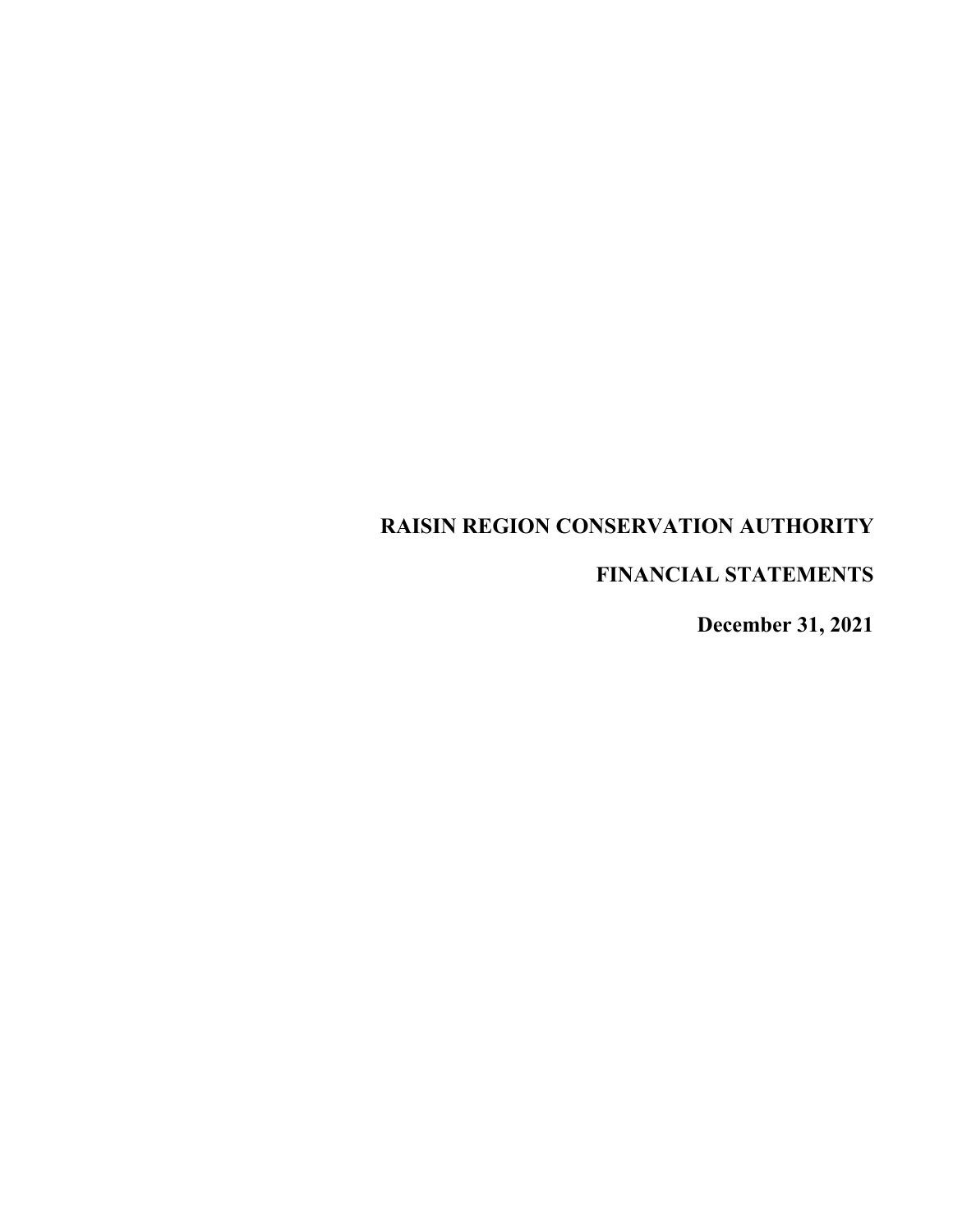December 31, 2021

# **CONTENTS**

|                                                                           | Page     |
|---------------------------------------------------------------------------|----------|
| <b>MANAGEMENT'S RESPONSIBILITY</b><br><b>FOR THE FINANCIAL STATEMENTS</b> |          |
| <b>INDEPENDENT AUDITOR'S REPORT</b>                                       |          |
| <b>FINANCIAL STATEMENTS</b>                                               |          |
| <b>Statement of Financial Position</b>                                    | 1        |
| <b>Statement of Operations</b>                                            | 2        |
| Statement of Change in Net Financial Assets                               | 1        |
| <b>Statement of Cash Flows</b>                                            | 4        |
| Notes to the Financial Statements                                         | $5 - 11$ |
| Tangible Capital Assets - Schedule 1                                      | 12       |
| Accumulated Surplus - Schedule 2                                          | 13       |
| Segmented Disclosure - Schedule 3                                         | 14       |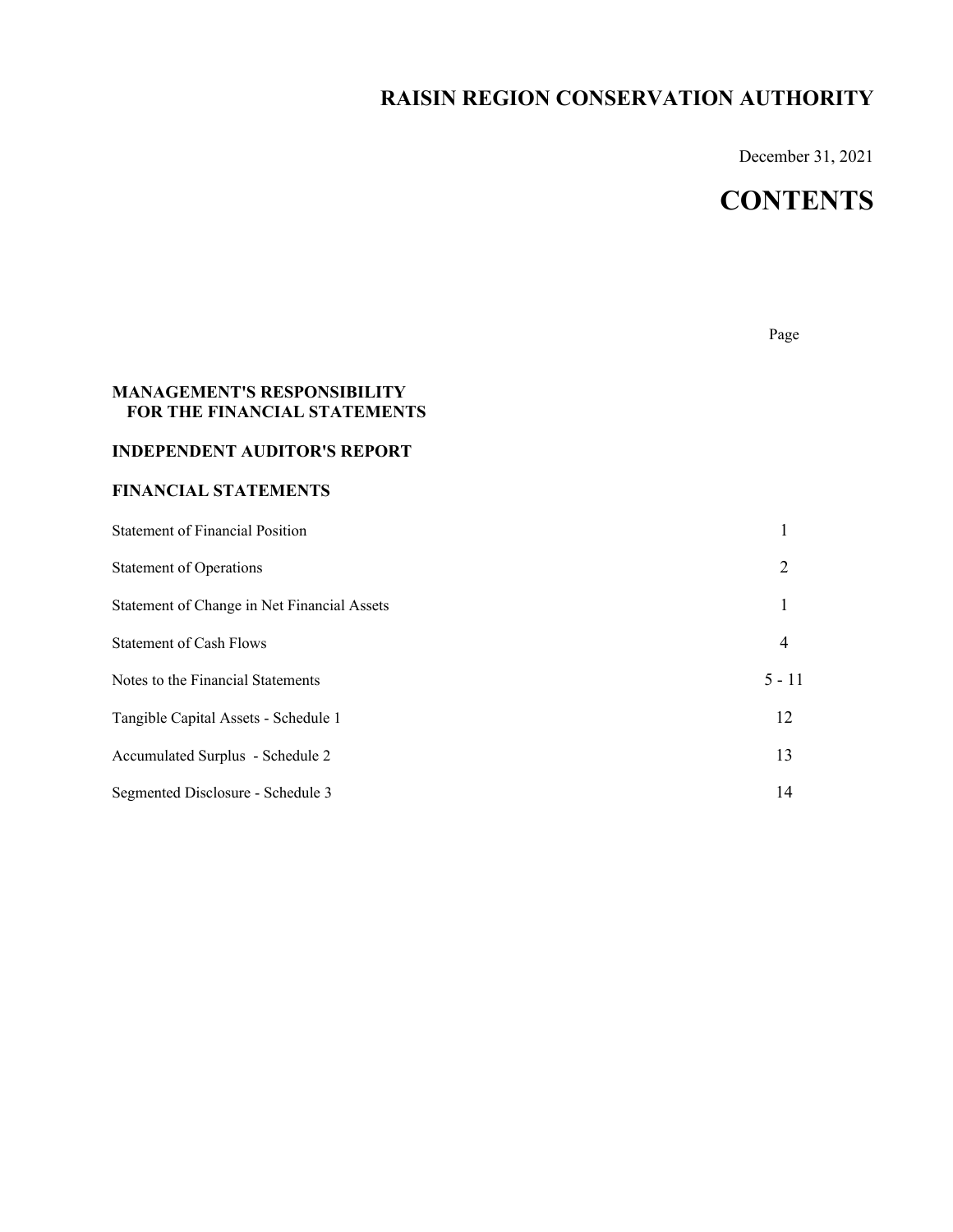#### **MANAGEMENT'S RESPONSIBILITY**

To the Board of Directors of the Raisin Region Conservation Authority

Management is responsible for the preparation and presentation of the accompanying financial statements, including responsibility for significant accounting judgments and estimates in accordance with Canadian public sector accounting standards. This responsibility includes selecting appropriate accounting principles and methods, and making decisions affecting the measurement of transactions in which objective judgment is required.

In discharging its responsibilities for the integrity and fairness of the financial statements, management designs and maintains the necessary accounting systems and related internal controls to provide reasonable assurance that transactions are authorized, assets are safeguarded and financial records are properly maintained to provide reliable information for the preparation of financial statements.

The Raisin Region Conservation Authority's Board of Directors is responsible for overseeing management in the performance of its financial reporting responsibilities, and for approving the financial statements. The Board of Directors fulfils these responsibilities by reviewing the financial information prepared by management and discussing relevant matters with management and external auditors.

MNP LLP is appointed by the Board of Directors to audit the financial statements and report directly to them; their report follows. The external auditors have full and free access to, and meet periodically and separately with, both the Board and management to discuss their audit findings.

General Manager

cei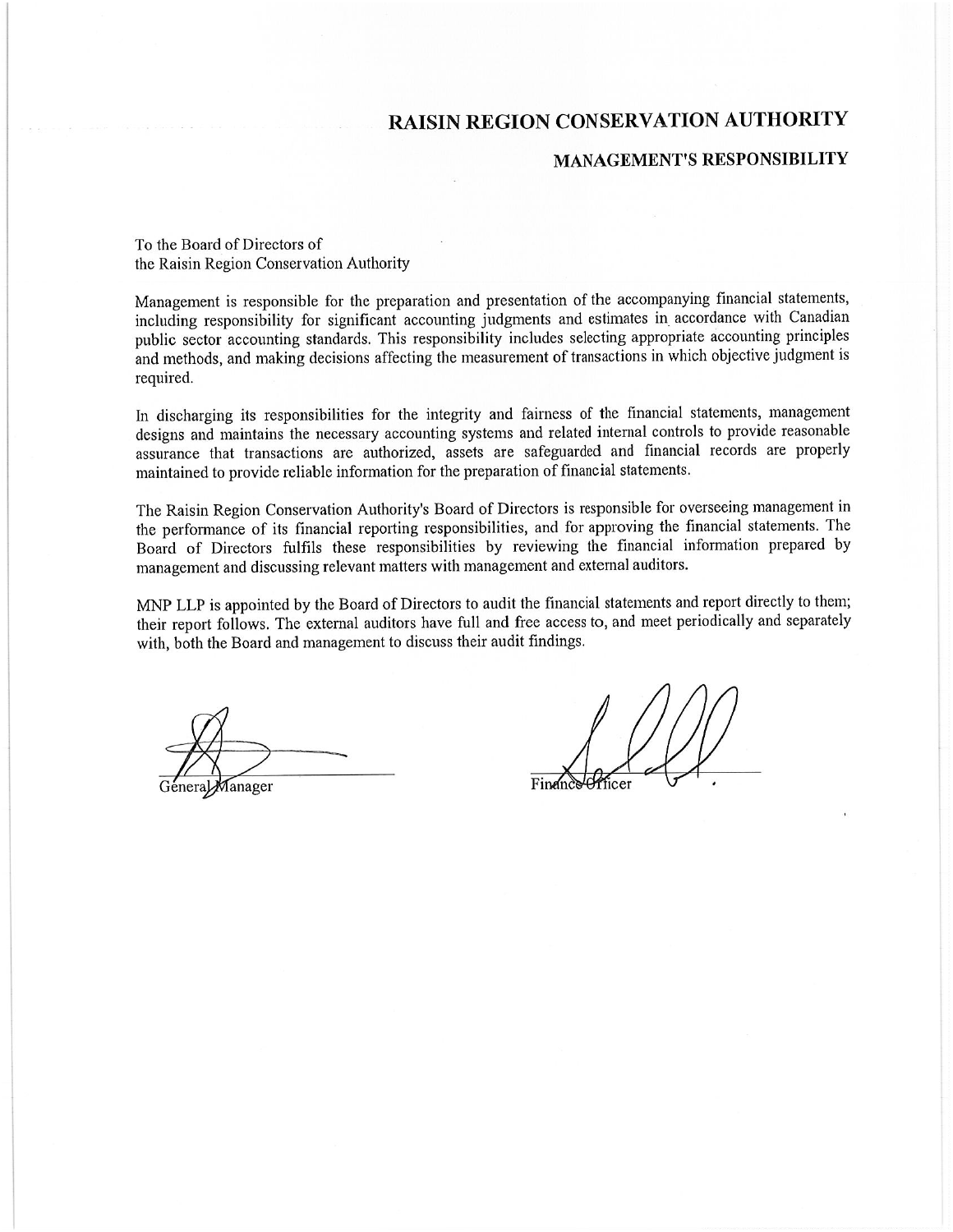

To the Board of Directors of Raisin Region Conservation Authority:

#### **Opinion**

We have audited the financial statements of Raisin Region Conservation Authority (the "Organization"), which comprise the statement of financial position as at December 31, 2021, and the statements of operations, accumulated surplus, changes in net financial assets, cash flows and the related schedules for the year then ended, and notes to the financial statements, including a summary of significant accounting policies.

In our opinion, the accompanying financial statements present fairly, in all material respects, the financial position of the Organization as at December 31, 2021, and the results of its operations, changes in its net debt and its cash flows for the year then ended in accordance with Canadian public sector accounting standards.

#### **Basis for Opinion**

We conducted our audit in accordance with Canadian generally accepted auditing standards. Our responsibilities under those standards are further described in the Auditor's Responsibilities for the Audit of the Consolidated Financial Statements section of our report. We are independent of the Organization in accordance with the ethical requirements that are relevant to our audit of the financial statements in Canada, and we have fulfilled our other ethical responsibilities in accordance with these requirements. We believe that the audit evidence we have obtained is sufficient and appropriate to provide a basis for our opinion.

#### **Responsibilities of Management [and Those Charged with Governance] for the Financial Statements**

Management is responsible for the preparation and fair presentation of the financial statements in accordance with Canadian public sector accounting standards, and for such internal control as management determines is necessary to enable the preparation of financial statements that are free from material misstatement, whether due to fraud or error.

In preparing the financial statements, management is responsible for assessing the Organization's ability to continue as a going concern, disclosing, as applicable, matters related to going concern and using the going concern basis of accounting unless management either intends to liquidate the Organization or to cease operations, or has no realistic alternative but to do so.

Those charged with governance are responsible for overseeing the Organization's financial reporting process.

#### **Auditor's Responsibilities for the Audit of the Financial Statements**

Our objectives are to obtain reasonable assurance about whether the financial statements as a whole are free from material misstatement, whether due to fraud or error, and to issue an auditor's report that includes our opinion. Reasonable assurance is a high level of assurance, but is not a guarantee that an audit conducted in accordance with Canadian generally accepted auditing standards will always detect a material misstatement when it exists. Misstatements can arise from fraud or error and are considered material if, individually or in the aggregate, they could reasonably be expected to influence the economic decisions of users taken on the basis of these financial statements.

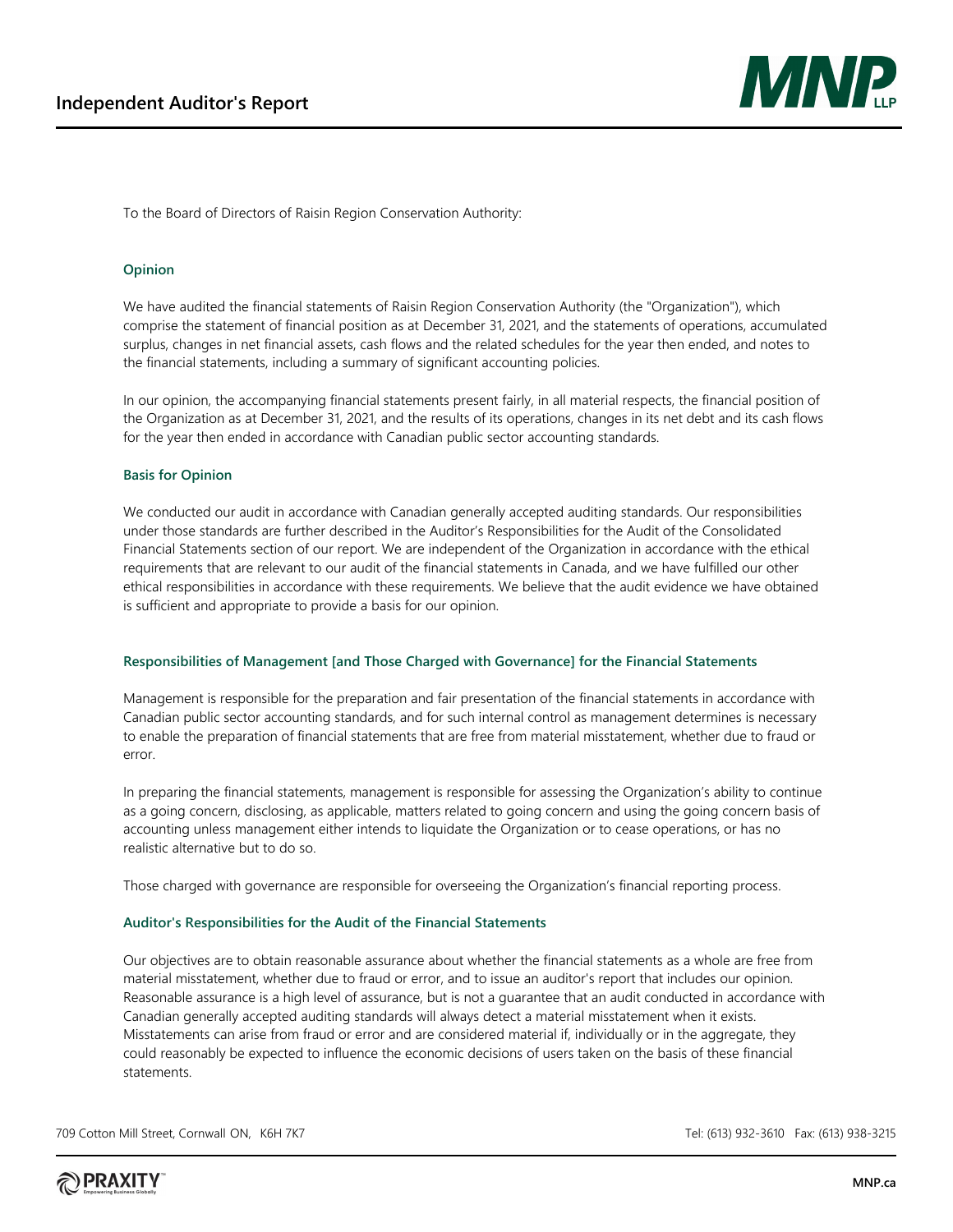As part of an audit in accordance with Canadian generally accepted auditing standards, we exercise professional judgment and maintain professional skepticism throughout the audit. We also:

- Identify and assess the risks of material misstatement of the financial statements, whether due to fraud or error, design and perform audit procedures responsive to those risks, and obtain audit evidence that is sufficient and appropriate to provide a basis for our opinion. The risk of not detecting a material misstatement resulting from fraud is higher than for one resulting from error, as fraud may involve collusion, forgery, intentional omissions, misrepresentations, or the override of internal control.
- Obtain an understanding of internal control relevant to the audit in order to design audit procedures that are appropriate in the circumstances, but not for the purpose of expressing an opinion on the effectiveness of the Organization's internal control.
- Evaluate the appropriateness of accounting policies used and the reasonableness of accounting estimates and related disclosures made by management.
- Conclude on the appropriateness of management's use of the going concern basis of accounting and, based on the audit evidence obtained, whether a material uncertainty exists related to events or conditions that may cast significant doubt on the Organization's ability to continue as a going concern. If we conclude that a material uncertainty exists, we are required to draw attention in our auditor's report to the related disclosures in the financial statements or, if such disclosures are inadequate, to modify our opinion. Our conclusions are based on the audit evidence obtained up to the date of our auditor's report. However, future events or conditions may cause the Organization to cease to continue as a going concern.
- Evaluate the overall presentation, structure and content of the financial statements, including the disclosures, and whether the financial statements represent the underlying transactions and events in a manner that achieves fair presentation.

We communicate with those charged with governance regarding, among other matters, the planned scope and timing of the audit and significant audit findings, including any significant deficiencies in internal control that we identify during our audit.

 $MNP$ LLP

Cornwall, Ontario Chartered Professional Accountants

May 25, 2022 Licensed Public Accountants

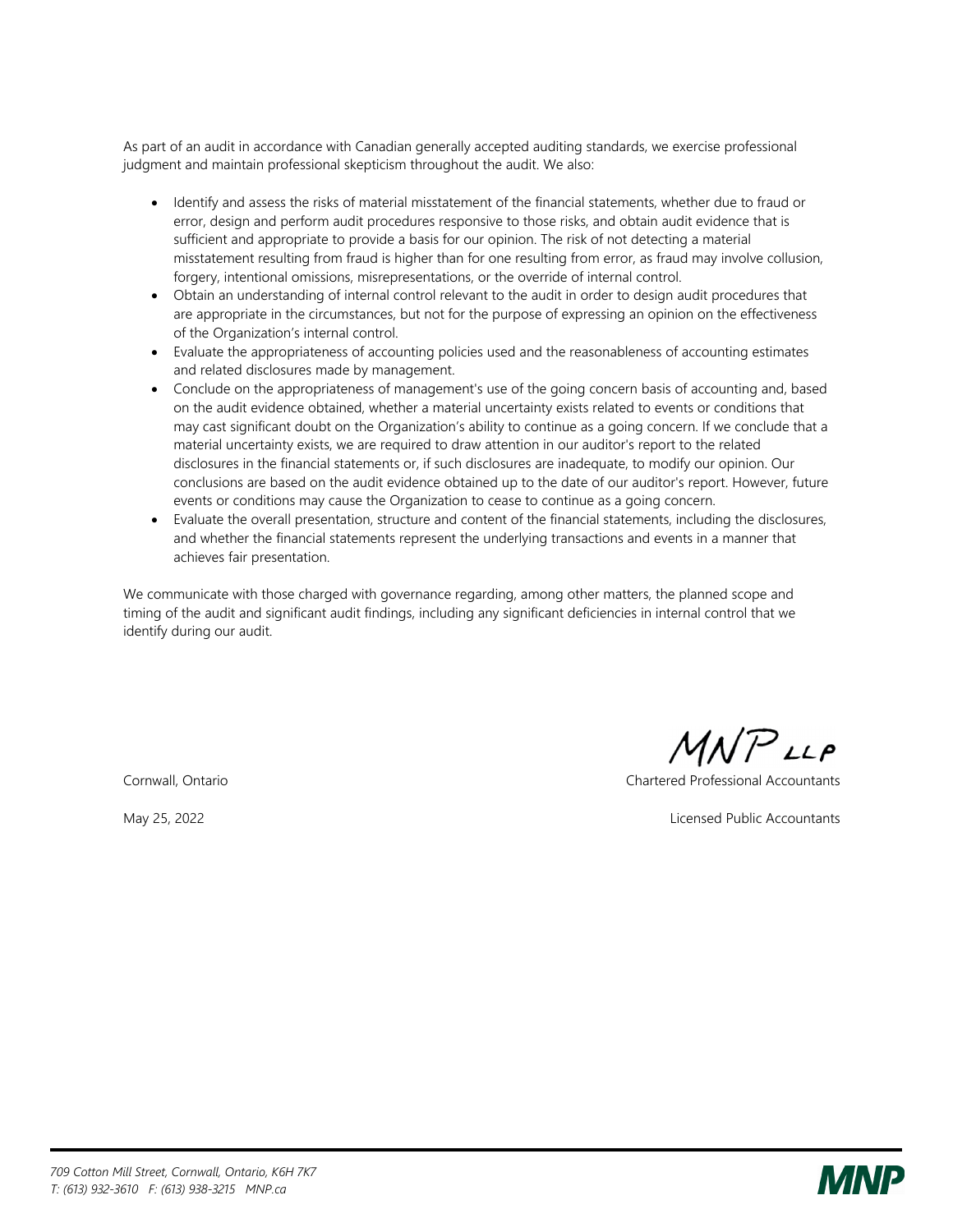# **STATEMENT OF FINANCIAL POSITION**

As at December 31, 2021

|                                                 | 2021                                   | 2020                      |
|-------------------------------------------------|----------------------------------------|---------------------------|
|                                                 |                                        |                           |
|                                                 | <b>NET FINANCIAL ASSETS</b>            |                           |
| <b>Assets</b>                                   |                                        |                           |
| Cash                                            | $\boldsymbol{\mathsf{S}}$<br>1,368,358 | 1,214,177<br>$\mathbb{S}$ |
| Restricted cash (Note 3)<br>Accounts receivable | 263,190<br>58,695                      | 148,854<br>94,502         |
|                                                 |                                        |                           |
|                                                 | 1,690,243                              | 1,457,533                 |
|                                                 |                                        |                           |
| <b>Liabilities</b>                              |                                        |                           |
| Accounts payable                                | 106,402                                | 127,569                   |
| Deferred revenue (Note 4)                       | 476,592                                | 237,860                   |
| Employee post-retirement benefits (Note 5)      | 82,328                                 | 105,316                   |
|                                                 | 665,322                                | 470,745                   |
| <b>Net Financial Assets</b>                     | 1,024,921                              | 986,788                   |
|                                                 |                                        |                           |
|                                                 | <b>NON-FINANCIAL ASSETS</b>            |                           |
| Tangible capital assets (Schedule 1)            | 21,560,583                             | 21,664,298                |
| Prepaid expenses                                | 12,359                                 | 25,102                    |
| <b>Non-Financial Assets</b>                     | 21,572,942                             | 21,689,400                |
|                                                 | <b>ACCUMULATED SURPLUS</b>             |                           |
|                                                 |                                        |                           |
| <b>Accumulated Surplus (Schedule 2)</b>         | \$<br>22,597,863                       | 22,676,188<br>\$          |

**Significant event (Note 12)**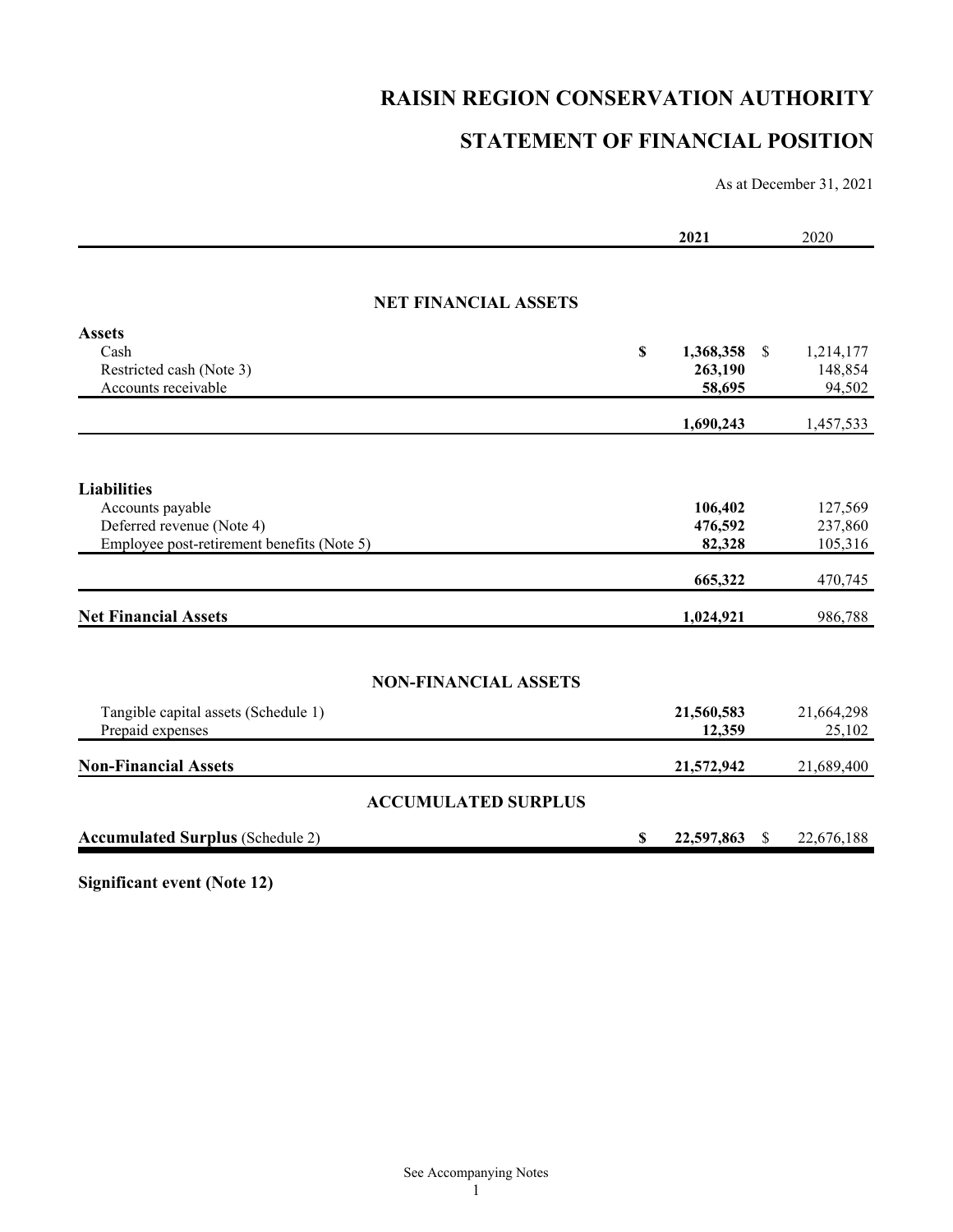# **STATEMENT OF OPERATIONS**

|                                               | (Note 8)<br><b>BUDGET</b><br>2021 | <b>ACTUAL</b><br>2021  | <b>ACTUAL</b><br>2020 |
|-----------------------------------------------|-----------------------------------|------------------------|-----------------------|
|                                               |                                   |                        |                       |
| <b>REVENUE</b>                                |                                   |                        |                       |
| Municipal levies                              | \$<br>870,328                     | $\mathbf S$<br>870,329 | \$<br>870,230         |
| Government grants                             | 767,797                           | 441,443                | 540,978               |
| Authority generated                           |                                   |                        |                       |
| Contributions and fees                        | 424,279                           | 486,829                | 382,227               |
| Charlottenburgh park                          | 390,000                           | 469,688                | 449,958               |
| Marina                                        | 140,000                           | 145,685                | 148,156               |
| Interest income                               |                                   | 4,358                  | 6,976                 |
| Rental income                                 | 11,161                            | 12,000                 | 12,000                |
| Equipment charges                             | 83,991                            | 103,072                | 80,534                |
| Donations                                     |                                   | 1,217                  |                       |
| Gain on disposal of tangible capital assets   |                                   | 2,500                  |                       |
|                                               |                                   |                        |                       |
|                                               | 2,687,556                         | 2,537,121              | 2,491,059             |
|                                               |                                   |                        |                       |
| <b>EXPENDITURES</b>                           |                                   |                        |                       |
| Watershed Monitoring                          | 66,235                            | 53,464                 | 60,449                |
| Watershed Management                          | 304,798                           | 418,437                | 402,730               |
| Watershed Planning & Regulations              | 529,535                           | 415,652                | 390,464               |
| Watershed Stewardship                         | 596,360                           | 298,398                | 404,117               |
| Conservation and Recreation                   | 621,977                           | 780,380                | 661,526               |
| Corporate Services                            | 531,551                           | 581,414                | 455,260               |
| <b>Equipment Usage</b>                        | 47,636                            | 67,701                 | 40,950                |
|                                               | 2,698,092                         | 2,615,446              | 2,415,496             |
| NET (DEFICIT) SURPLUS FOR THE YEAR            | (10, 536)                         | (78, 325)              | 75,563                |
| <b>ACCUMULATED SURPLUS, beginning of year</b> | 22,676,188                        | 22,676,188             | 22,600,625            |
| <b>ACCUMULATED SURPLUS, end of year</b>       | \$22,665,652                      | \$22,597,863           | \$22,676,188          |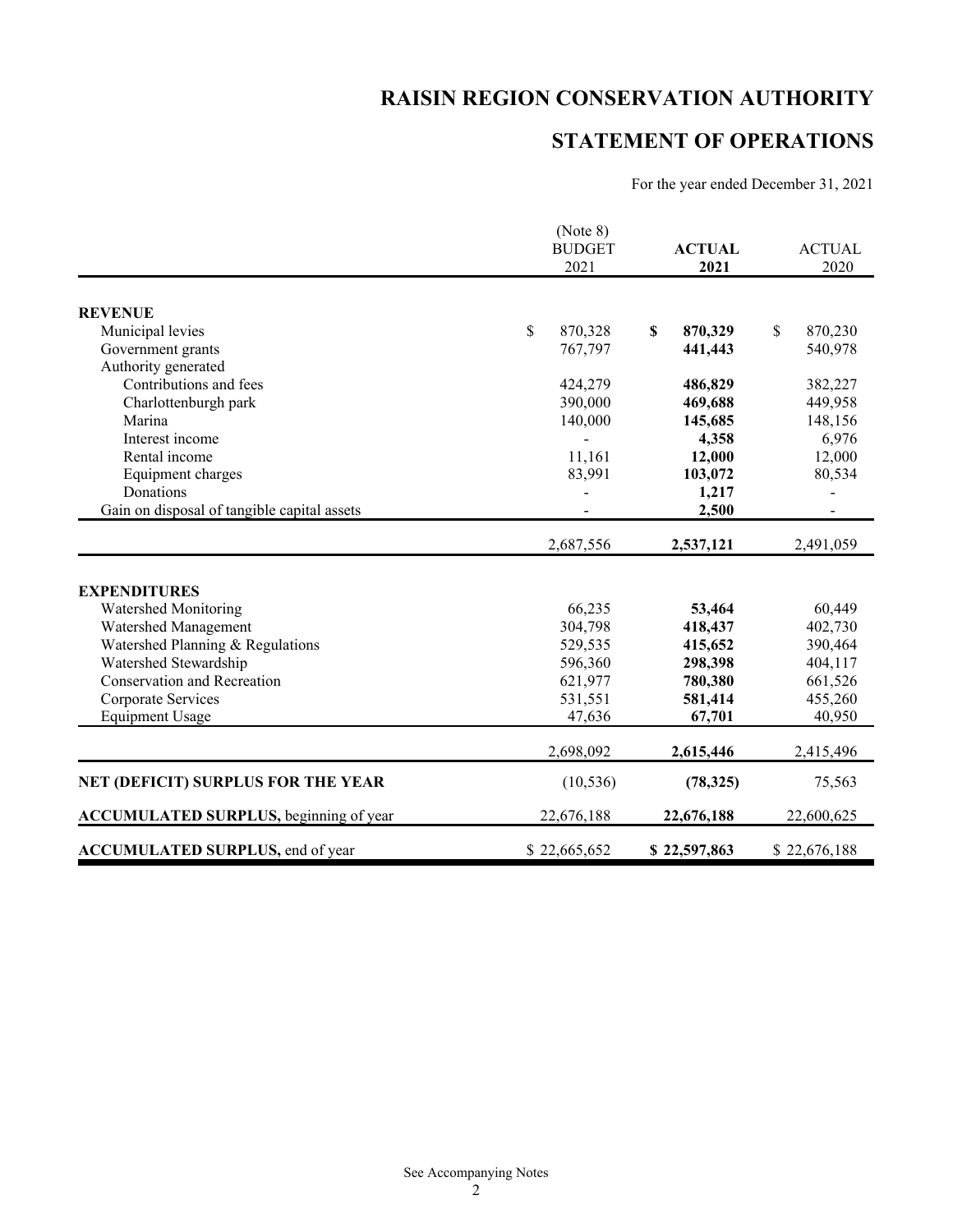# **STATEMENT OF CHANGE IN NET FINANCIAL ASSETS**

|                                                                                                                                                                                                                                               |    | (Note 8)<br><b>BUDGET</b><br>2021 |   | <b>ACTUAL</b><br>2021                                          |    | <b>ACTUAL</b><br>2020                         |
|-----------------------------------------------------------------------------------------------------------------------------------------------------------------------------------------------------------------------------------------------|----|-----------------------------------|---|----------------------------------------------------------------|----|-----------------------------------------------|
| Net surplus for the year<br>Amortization of tangible capital assets<br>Acquisition of tangible capital assets<br>Gain on disposal of tangible capital assets<br>Proceeds on disposal of tangible capital assets<br>Change in prepaid expenses | \$ | (10, 536)                         | S | (78,325)<br>277,408<br>(173,693)<br>(2,500)<br>2,500<br>12,743 | S. | 75,563<br>275,825<br>(79,998)<br>-<br>(6,245) |
| Increase in net financial assets<br>Net financial assets, beginning of year                                                                                                                                                                   |    | (10, 536)<br>986,788              |   | 38,133<br>986,788                                              |    | 265,145<br>721,643                            |
| Net financial assets, end of year                                                                                                                                                                                                             | S  | 976,252                           |   | 1,024,921                                                      |    | 986,788                                       |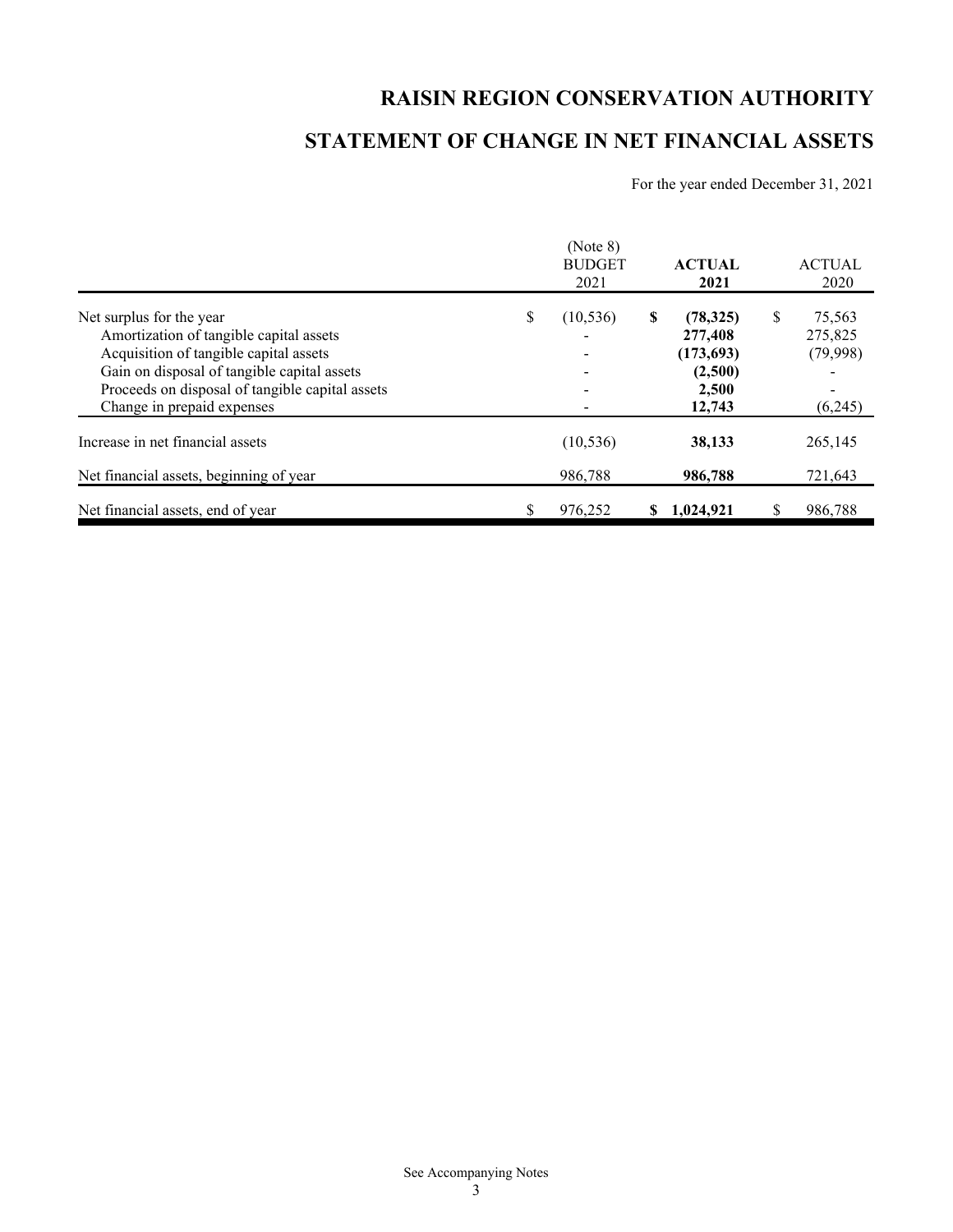# **STATEMENT OF CASH FLOWS**

|                                                 | 2021           | 2020                   |  |  |
|-------------------------------------------------|----------------|------------------------|--|--|
|                                                 |                |                        |  |  |
| <b>CASH FROM OPERATING ACTIVITIES</b>           |                |                        |  |  |
| Net (deficit) surplus for the year              | \$<br>(78,325) | $\mathbb{S}$<br>75,563 |  |  |
| Items not affecting cash or equivalent          |                |                        |  |  |
| Amortization expense                            | 277,408        | 275,825                |  |  |
| Gain on disposal of tangible capital assets     | (2,500)        |                        |  |  |
| Changes in non-cash working capital balances    |                |                        |  |  |
| Accounts receivable                             | 35,807         | 25,189                 |  |  |
| Accounts payable                                | (21, 167)      | 47,078                 |  |  |
| Deferred revenue                                | 238,732        | (76, 034)              |  |  |
| Employee post-retirement benefits               | (22,988)       | 1,084                  |  |  |
| Prepaid expenses                                | 12,743         | (6,245)                |  |  |
|                                                 | 439,710        | 342,460                |  |  |
|                                                 |                |                        |  |  |
| <b>CASH (USED IN) FROM FINANCING ACTIVITIES</b> |                |                        |  |  |
| (Decrease) increase in restricted cash          | (114, 336)     | 74,552                 |  |  |
| <b>CASH USED IN CAPITAL ACTIVITIES</b>          |                |                        |  |  |
| Proceeds on disposal of tangible capital assets | 2,500          |                        |  |  |
| Acquisition of tangible capital assets          | (173, 693)     | (79,998)               |  |  |
|                                                 | (171, 193)     | (79,998)               |  |  |
|                                                 |                |                        |  |  |
| <b>INCREASE IN CASH</b>                         | 154,181        | 337,014                |  |  |
| CASH, beginning of year                         | 1,214,177      | 877,163                |  |  |
| CASH, end of year                               | \$1,368,358    | \$1,214,177            |  |  |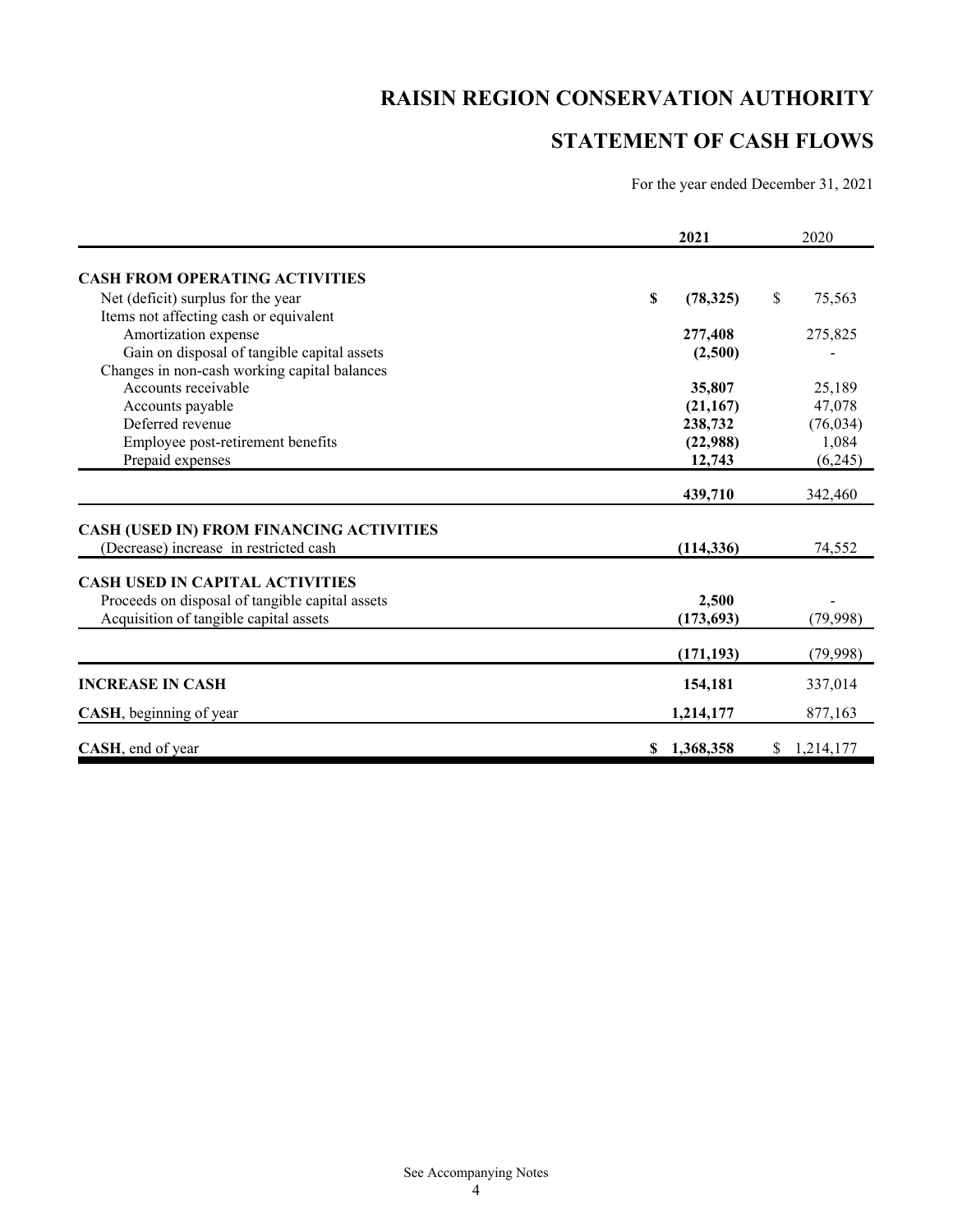# **RAISIN REGION CONSERVATION AUTHORITY NOTES TO THE FINANCIAL STATEMENTS**

For the year ended December 31, 2021

### **1. NATURE OF OPERATIONS**

Raisin Region Conservation Authority (the "Authority") was established under the Conservation Authorities Act of Ontario to further the conservation, restoration, development and management of natural resources, other than gas, oil, coal and minerals, for its member municipalities within its area of jurisdiction. The Authority's area of jurisdiction includes areas in the City of Cornwall, and the Townships of North Glengarry, South Glengarry, North Stormont and South Stormont. The Authority is a registered charitable organization and is exempt from income tax.

### **2. SUMMARY OF SIGNIFICANT ACCOUNTING POLICIES**

The financial statements are prepared in accordance with Canadian public sector accounting standards and include the following significant accounting policies:

#### **(a) Revenue recognition**

Municipal levies are recognized in the financial statements as revenues in the period in which they are levied.

Government transfers are recognized as revenue in the period in which events giving rise to the transfer occur, providing the transfers are authorized, any eligibility criteria have been met, and reasonable estimates of the amounts can be made.

User charges and fees are recognized as revenue when services are performed, reasonable estimates of the amounts can be made and collection is reasonable assured.

#### **(b) Cash and equivalent**

The Authority considers deposits in banks, certificates of deposit and short-term investments with original maturities of 90 days or less as cash and equivalent.

#### **(c) Reserves**

Reserves for future expenditures and contingencies are established as required at the discretion of the board of the Authority. Increases or decreases in these reserves are made by appropriations to or from general operations.

#### **(d) Deferred revenue**

Deferred revenue represents levies and grants that have been collected but the related expenditures have not been incurred. These amounts will be recognized as revenues in the period in which the expenditure takes place.

#### **(e) Employee benefits**

Employee benefits include vacation entitlement and sick leave benefits. Vacation and sick leave benefits are accrued in accordance with the Authority's personnel policy. The Authority accounts for its participation in the Ontario Municipal Employees Retirement System (OMERS) as a defined contribution plan.

The Authority provides post-retirement benefits in the form of employer paid group insurance premiums commencing on retirement and payable until the attainment of age 65. The annual cost of the benefit obligation will be charged as a program expenditure.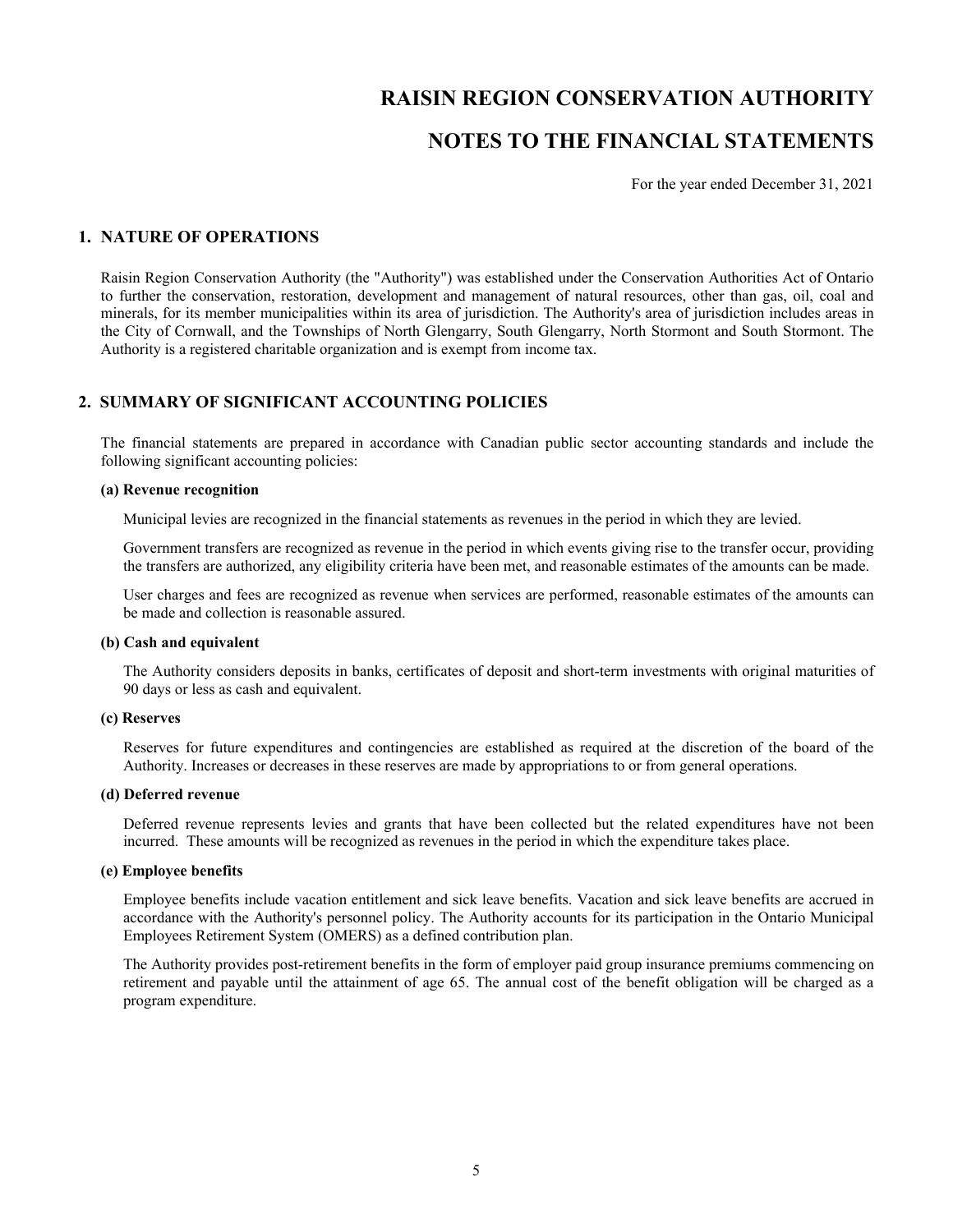### **NOTES TO THE FINANCIAL STATEMENTS**

For the year ended December 31, 2021

### **2. SUMMARY OF SIGNIFICANT ACCOUNTING POLICIES (Continued)**

#### **(f) Non-financial assets**

Non-financial assets are not available to discharge existing liabilities and are held for use in the provision of services. They have useful lives extending beyond the current year, and are not intended for sale in the ordinary course of operations. The change in non-financial assets during the year, together with the excess of revenues over expenses, provides the change in net financial assets for the year.

#### (i) Tangible capital assets

Tangible capital assets are recorded at cost, which includes all amounts that are directly attributable to acquisition, construction, development or betterment of the asset. The cost, less residual value, of the tangible capital assets are amortized on a straight-line basis over their estimated useful lives as follows:

| <b>Buildings</b>         | $25$ to $50$ years |
|--------------------------|--------------------|
| Flood control structures | 100 years          |
| Office equipment         | 5 years            |
| Machinery and equipment  | 10 years           |
| Vehicles                 | 5 years            |
| Leasehold improvements   | 40 years           |

Assets under construction are not amortized until the asset is available for productive use.

(ii) Contributions of tangible capital assets

Tangible capital assets received as contributions are recorded at their fair value at the date of receipt, and that fair value is also recorded as revenue. Similarly, transfers of assets to third parties are recorded as an expense equal to the net book value of the asset as of the date of the transfer.

(iii) Leases

Leases are classified as capital or operating leases. Leases which transfer substantially all of the benefits and risks incidental to ownership of property are accounted for as capital leases. All other leases are accounted for as operating leases and the related lease payments are charged to expenses as incurred.

#### **(g) Financial instruments**

The Authority recognizes its financial instruments when the Authority becomes partly to the contractual provisions of the financial instrument. All financial instruments are initially recorded at their fair value.

All financial assets and liabilities are subsequently measured at amortized cost.

Transaction costs are added to the carrying amount for those financial instruments subsequently measured at amortized cost.

All financial assets are tested annually for impairment. Management considers recent collection experience for the financial assets, such as a default or delinquency in interest or principal payments in determining whether objective evidence of impairment exists. Any impairment which is not considered temporary is recorded in the statement of operations. Write-downs of financial assets at amortized costs to reflect losses in value are not reversed for subsequent increases in value.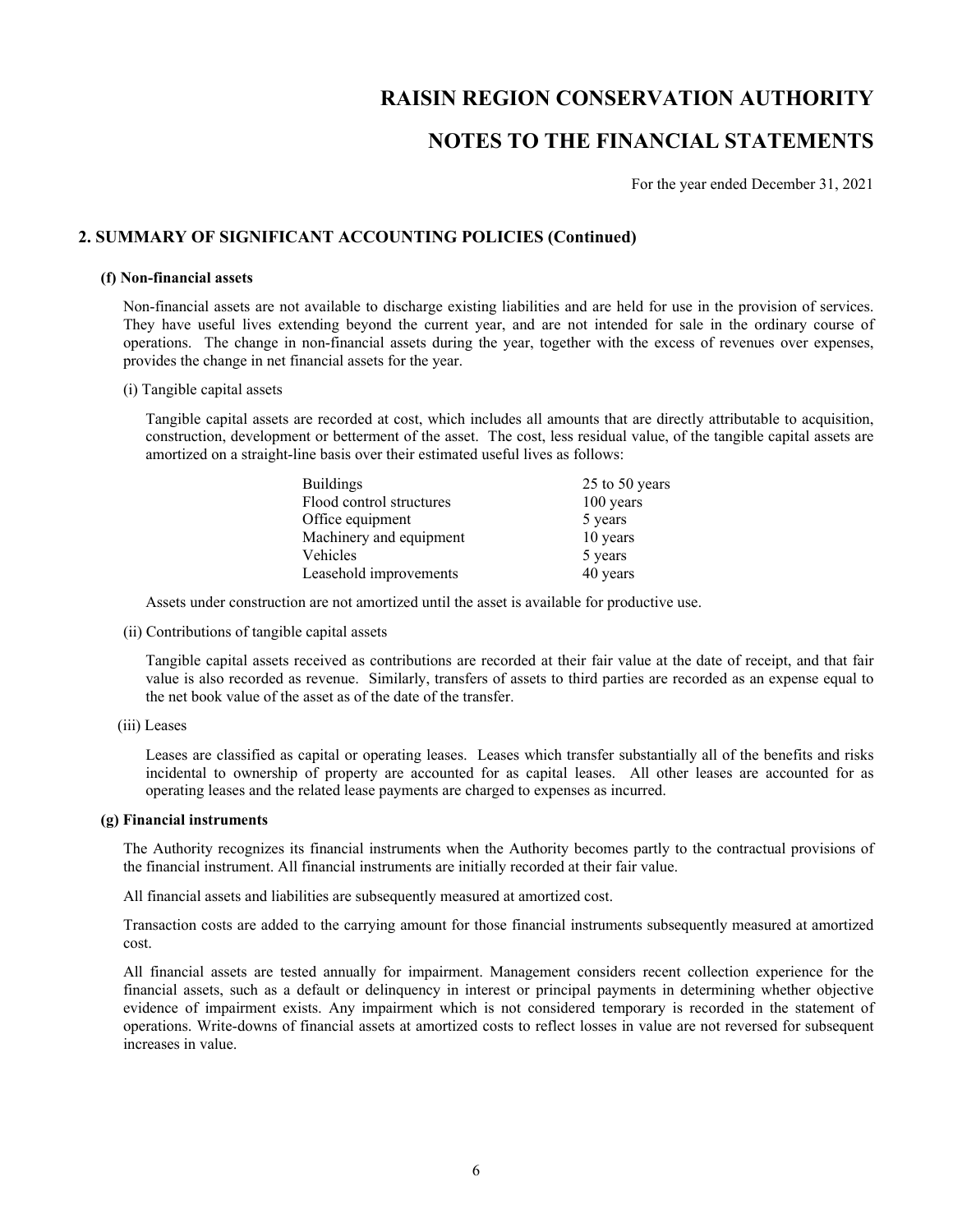### **NOTES TO THE FINANCIAL STATEMENTS**

For the year ended December 31, 2021

### **2. SUMMARY OF SIGNIFICANT ACCOUNTING POLICIES (Continued)**

#### **(h) Use of estimates**

The preparation of financial statements in conformity with Canadian public sector accounting standards requires management to make estimates and assumptions that affect the reported amounts of assets and liabilities and disclosure of contingent assets and liabilities at the date of the financial statements, and the reported amounts of revenues and expenditures during the period. Significant estimates include estimated useful life of tangible capital assets, the valuation of allowances for doubtful accounts receivable, and future employment benefits. Actual results could differ from these estimates.

#### **(i) Contributed services**

Volunteers contribute significant time to the governance and delivery of the Authority's programs. Due to the difficulty in determining the fair value of these contributions, contributed services are not recognized in the financial statements.

#### **(j) Equipment charges**

The Authority charges the programs with the costs of equipment used by the programs, based on standard hourly rates. The amounts charged are recorded in schedule 3 as revenue for Equipment Usage and the actual equipment expenses are included as equipment operating costs.

#### **(k) Contaminated sites**

Contaminated sites are the result of contamination being introduced in air, soil, water or sediment of a chemical, organic, or radioactive material or live organism that exceed an environmental standard. A liability for remediation of contaminated sites is recognized, net of any expected recoveries, when all of the following criteria are met: a) an environmental standard exists; b) contamination exceeds the environmental standard; c) the organization is directly responsible or accepts responsibility for the liability; d) future economic benefits will be given up; and e) a reasonable estimate of the liability can be made.

### **3. RESTRICTED CASH**

Restricted cash represents funding received from the Province for Source Water Protection purposes and can only be used for expenditures designated under that program.

### **4. DEFERRED REVENUE**

Deferred revenue represents funds received from the Province of Ontario and other sources for specific purposes. The balances and transactions are summarized as follows:

|                               | <b>Provincial</b><br>Funding |   | <b>Source Water</b><br><b>Protection</b> | Forestry                 | Charlottenburgh<br>Park  | Total<br>2021 | Total<br>2020 |
|-------------------------------|------------------------------|---|------------------------------------------|--------------------------|--------------------------|---------------|---------------|
| Balance, beginning of year \$ | 52,404                       | S | 146,267                                  | 7.489                    | 31,700                   | 237,860       | 313,894       |
| Grants received               | 181,383                      |   | 342,002                                  | $\overline{\phantom{a}}$ | $\overline{\phantom{0}}$ | 523,385       | 345,136       |
| Funds received                | $\overline{\phantom{0}}$     |   |                                          | 12.368                   | 56,400                   | 68,768        | 273,588       |
| Interest earned               | -                            |   | 639                                      | $\overline{\phantom{0}}$ | $\,$                     | 639           | 1,580         |
| Revenue recognized            | (96, 642)                    |   | (225, 718)                               |                          | (31,700)                 | (354,060)     | (696, 338)    |
| Balance, end of year          | 137.145                      |   | 263,190                                  | 19,857                   | 56,400                   | 476,592       | 237,860       |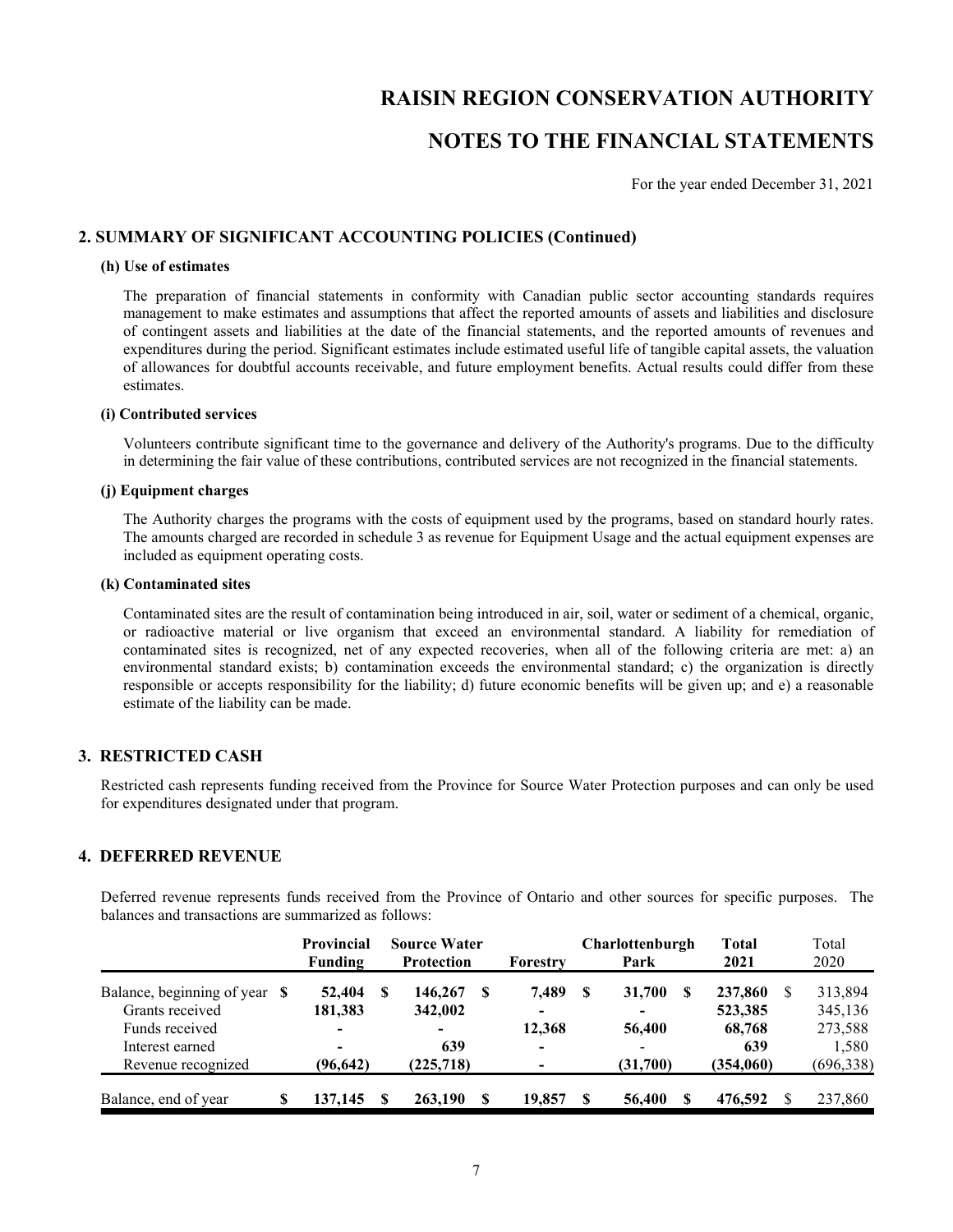## **NOTES TO THE FINANCIAL STATEMENTS**

For the year ended December 31, 2021

### **5. EMPLOYEES' POST-RETIREMENT BENEFITS (OTHER THAN PENSIONS)**

The Authority's employee benefits plan consists of employer-paid group insurance premiums for extended health care and dental care, as well as life insurance coverage. Benefits commence on retirement and are payable for five years, or until the employee reaches the age of sixty-five, if earlier.

The valuation was based on a number of assumptions about future events such as inflation rates, interest rates, medical and dental inflation rates, wage and salary increases, and employee turnover and mortality.

The accrued benefit obligation as at December 31, 2021 comprises of the following components:

|                                                                          | 2021      | 2020                     |
|--------------------------------------------------------------------------|-----------|--------------------------|
| Accrued benefit obligation, beginning of year                            | 105.316   | 104.232                  |
| Adjustment for post-retirement benefits relating to prior years' service | (28, 470) | $\overline{\phantom{0}}$ |
| Current period benefit cost                                              | 1,006     | 882                      |
| Retirement benefit costs incurred                                        |           | (4,228)                  |
| Interest accrued                                                         | 4.476     | 4,430                    |
| Accrued benefit obligation, end of year                                  | 82,328    | 105.316                  |

### **6. PENSION AGREEMENT**

The Authority is a member of the Ontario Municipal Employees Retirement System (OMERS) which is a multi-employer retirement plan. The plan is a contributory defined benefit plan that specifies the amount of retirement benefit to be received by the employees based on the length of service and rates of pay. Employers and employees contribute to the plan. Since any surpluses or deficits are a joint responsibility of all Ontario municipalities and their employees, the Authority does not recognize any share of the OMERS pension deficit of \$3.1 billion (2020 - \$3.2 billion) in these financial statements.

The employer amount contributed to OMERS for 2021 was \$97,142 (2020 - 99,469) for current service and is included as an expenditure on the statement of operations.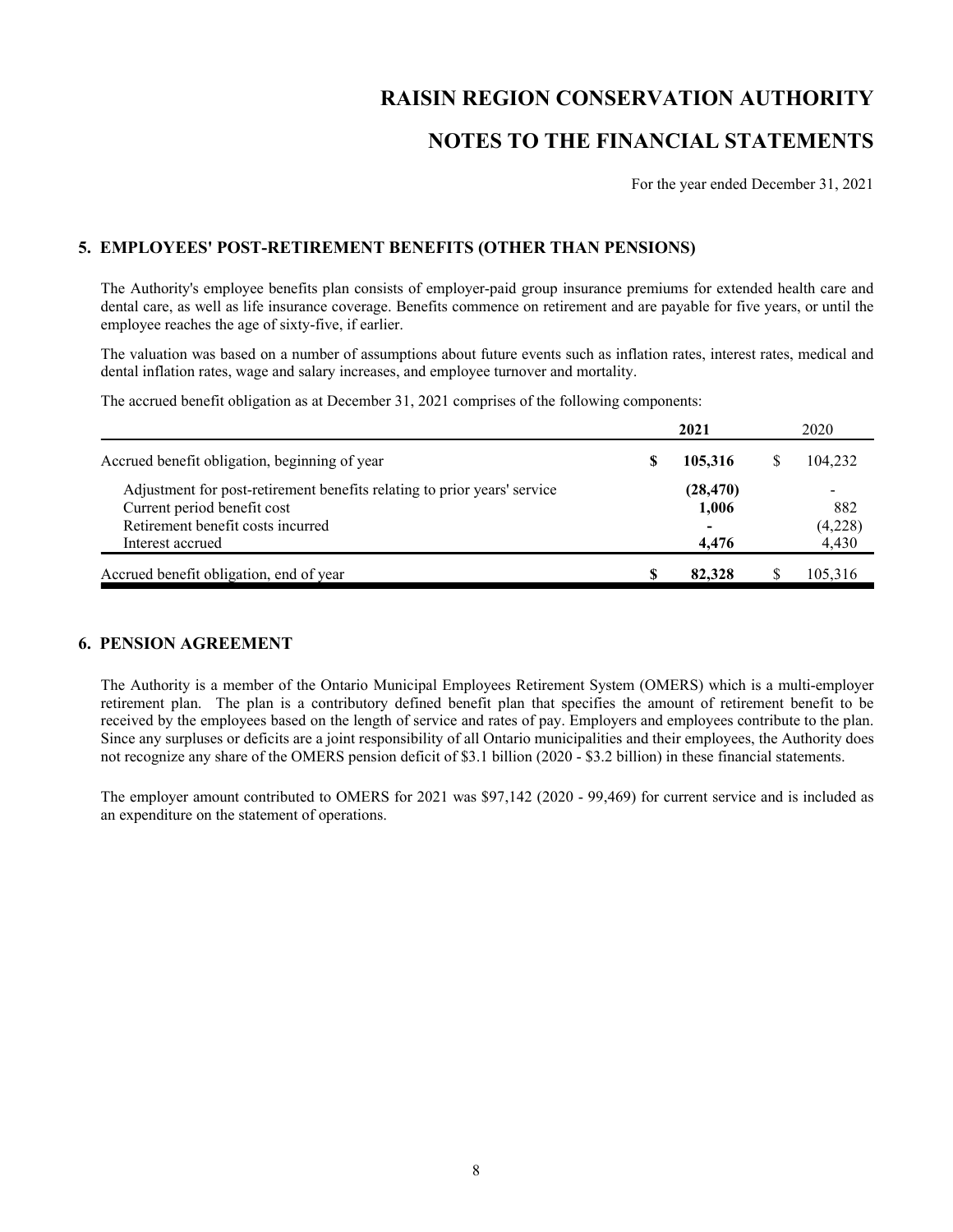## **NOTES TO THE FINANCIAL STATEMENTS**

For the year ended December 31, 2021

### **7. OPERATING SURPLUSES AND DEFICITS**

The operating surplus for the fiscal year ending December 31, 2021 was \$78,215, of which a surplus of \$6,977 was transferred to the operating reserve, and a surplus of \$71,238 was transferred to special benefiting reserves.

|                                         | 2021                 | 2020       |
|-----------------------------------------|----------------------|------------|
| (Deficit) surplus for the year          | \$<br>(78,325)<br>-S | 75,563     |
| Reserves used for operations            | 129,813              | 35,922     |
| Funds transferred to reserves           | (54,000)             | (152,661)  |
| Acquisition of tangible capital assets  | (173, 693)           | (79,998)   |
| Amortization expense                    | 277,408              | 275,825    |
| Post retirement benefit                 | (22,988)             | 1,084      |
|                                         | 78,215               | 155,735    |
| Transfer to special benefiting reserves | (71, 238)            | (123, 026) |
| Transfer to operating reserves          | (6,977)              | (32,709)   |
|                                         |                      |            |

The individual special benefiting areas transferred to (from) reserves are as follows:

|                                |   | 2021     |   | 2020    |
|--------------------------------|---|----------|---|---------|
| Charlottenburgh park           | S | 35,195   | S | 68,453  |
| Fly Creek pumping station      |   | 62,312   |   | 48,878  |
| Garry River system             |   | (2,162)  |   | (1,883) |
| Gray's Creek conservation area |   | (9,039)  |   | (5,931) |
| Gray's Creek marina            |   | (15,203) |   | 12,302  |
| Long Sault water diversion     |   | 437      |   | 1,014   |
| St. Andrews dyke               |   | (302)    |   | 193     |
|                                | S | 71.238   |   | 123,026 |

### **8. BUDGET FIGURES**

The 2021 budget amounts that were approved on February 18, 2021 were established for operating and reserve purposes and are based on a project-oriented basis, the costs of which may be carried out over one or more years.

### **9. LEASE COMMITMENT**

The Authority is committed to minimum annual payments under operating leases as follows:

2022 \$ 5,916

The Authority leases Charlottenburgh Park from the St. Lawrence Parks Commission ("SLPC") under a 20 year lease that commenced in 2006. Under the terms of the lease, the Authority is required to pay the SLPC ten percent of the park receipts over \$29,077 each year. In the current year, a payment of \$49,137 (2020 - \$38,546) was made to the SLPC.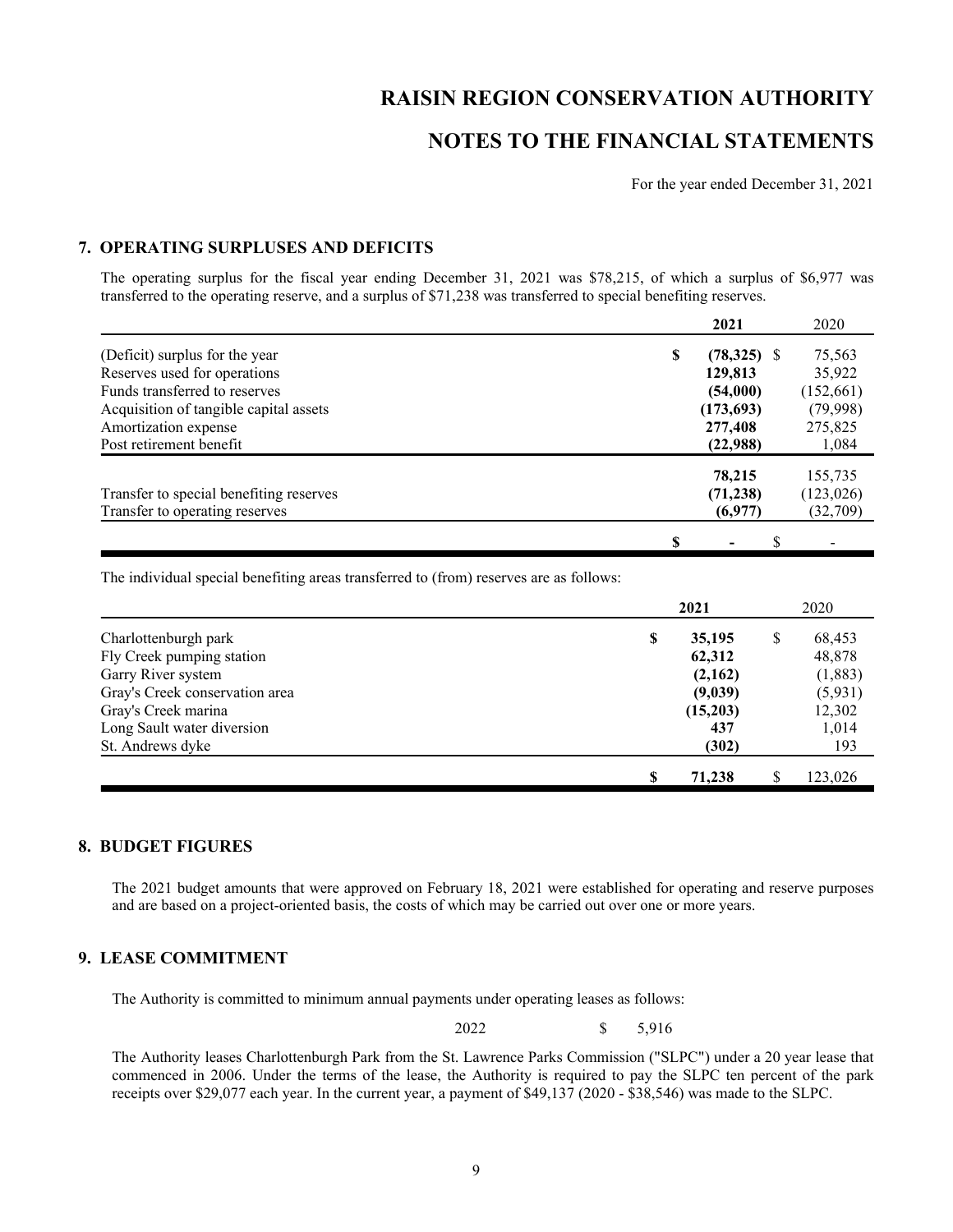## **NOTES TO THE FINANCIAL STATEMENTS**

For the year ended December 31, 2021

### **10. SEGMENTED INFORMATION**

Certain allocation methodologies are employed in the preparation of segmented financial information. Government grants, user charges, transfers from other funds, and other revenues are allocated to the specific program or service they relate to. Expense allocations are both internal and external. Activity based costing is used to allocate internal support costs to departments. These costs include the net expenditures for departments, such as human resources, information systems, finance and others, commonly referred to as overhead.

The Authority records its activities into six main program areas which are reported in schedule 3 to the financial statements.

#### Watershed Monitoring

Watershed monitoring costs and revenues are those required to assess watershed health and provide advance warning to municipalities and the general public of potential flood and drought conditions. The main activities include surface water and ground water monitoring (quality and quantity), flood forecasting and warning, and low water response.

#### Watershed Management

Watershed management costs and revenues are those required to operate and maintain water control structures designed for flood control, municipal water supply, and recreation. The main activities include the management of the Fly Creek System, Garry River System, Long Sault Water Diversion, and St. Andrews Dyke.

#### Watershed Planning and Regulations

Watershed planning and regulations costs and revenues are those required to support sustainable development through technical advice on development projects and implementation of source water protection plans. The main activities include plan input and review, conservation authority regulations, and source water protection.

#### Watershed Stewardship

Watershed stewardship costs and revenues are those required to enhance, restore and protect watershed health though public and private partnerships. The main activities include forestry services, ALUS program, and various other stewardship projects as funding becomes available.

#### Conservation and Recreation

Conservation and recreation costs and revenues are those required to manage public green spaces owned/leased by the Authority. The main activities include Cooper Marsh Conservation Area, Gray's Creek Conservation Area, Gray's Creek Marina, and Charlottenburgh Park.

#### Corporate Services

Corporate services include costs to manage the authority and support staff, partners, and the public. The main activities include administration, finance, communications, information management, vehicles and equipment.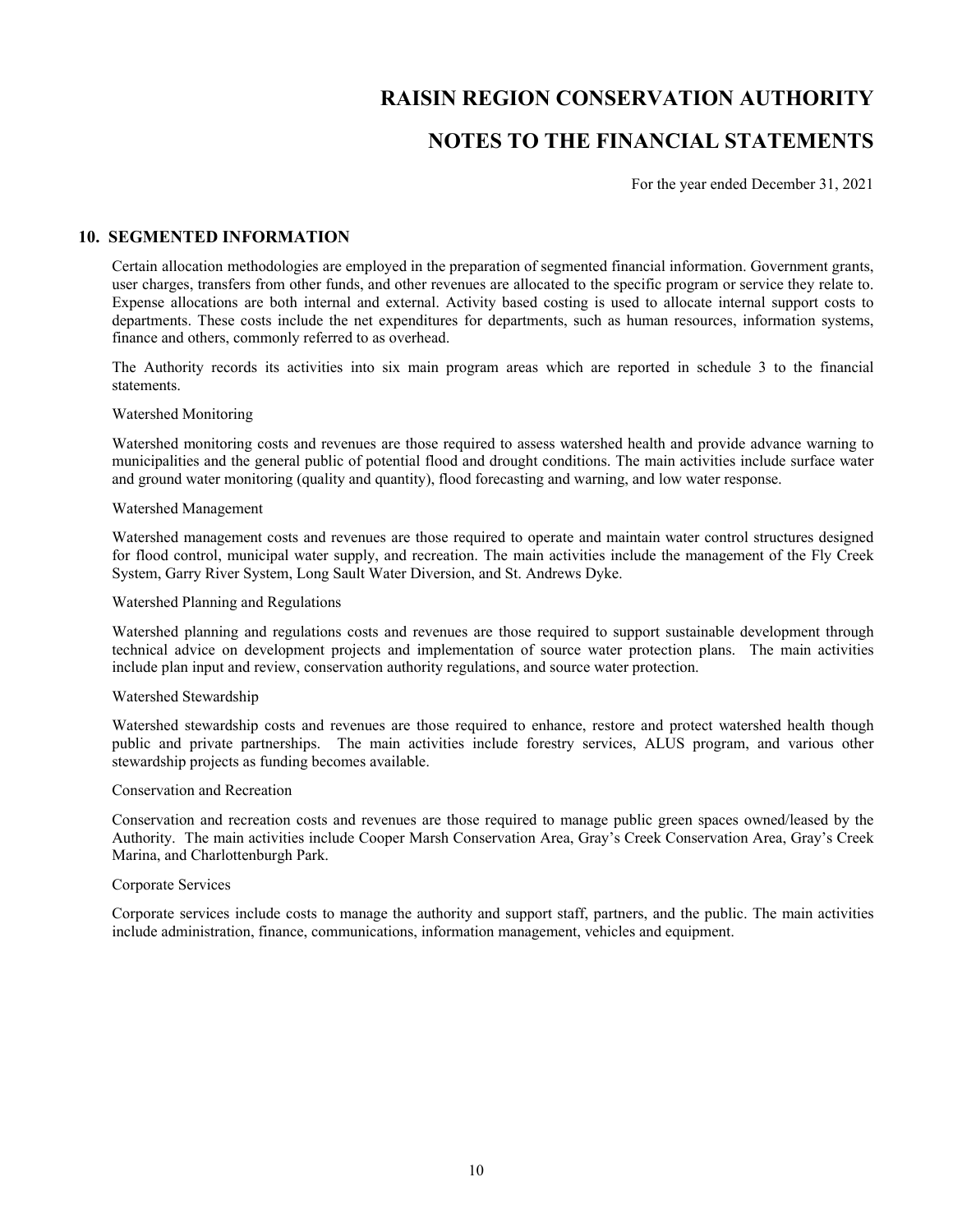### **NOTES TO THE FINANCIAL STATEMENTS**

For the year ended December 31, 2021

### **11. RISK MANAGEMENT**

In the normal course of operations, the Authority is exposed to a variety of financial risks which are actively managed by the Authority.

The Authority's financial instruments consist of cash, restricted cash, accounts receivable, and accounts payable.

the Authority's exposure to and management of risk has not changed materially from December 31, 2020.

Credit Risk

Credit risk arises from the possibility that the entities to which the Authority provides services to may experience difficulty and be unable to fulfil their obligations. The Authority is exposed to financial risk that arises from the credit quality of the entities to which it provides services. The Authority does not have a significant exposure to any individual customer or counter party. As a result, the requirement for credit risk related reserves for accounts receivable is minimal.

#### Interest Rate Risk

Interest rate risk arises from the possibility that the value of, or cash flows related to, a financial instrument will fluctuate as a result of changes in market interest rates. The Authority is exposed to financial risk that arises from the interest rate differentials between the market interest rate and the rates on its cash. Changes in variable interest rates could cause unanticipated fluctuations in the Authority's operating results.

Liquidity Risk

Liquidity risk is the risk that the Authority will not be able to meet its obligations as they fall due. The Authority requires working capital to meet day-to-day operating activities. Management expects that the Authority's cash flows from operating activities will be sufficient to meet these requirements.

### **12. SIGNIFICANT EVENT**

During the year, there continued to be a global outbreak of COVID-19 (coronavirus), which has had a significant impact on businesses through the restrictions put in place by the Canadian, provincial and municipal governments regarding travel, business operations and isolation/quarantine orders.

At this time, it is unknown what the extent of further impact the COVID-19 outbreak may have on the Authority as this will depend on future developments that are highly uncertain and that cannot be predicted with confidence. These uncertainties arise from the inability to predict the ultimate geographic spread of the disease, and the duration of the outbreak, including the duration of travel restrictions, business closures or disruptions, and quarantine/isolation measures that are currently, or may be put, in place by Canada and other countries to fight the virus. While the extent of the impact is unknown, we anticipate this outbreak may continue to impact the Authority's revenues and expenses which may negatively impact the Authority's business and financial condition.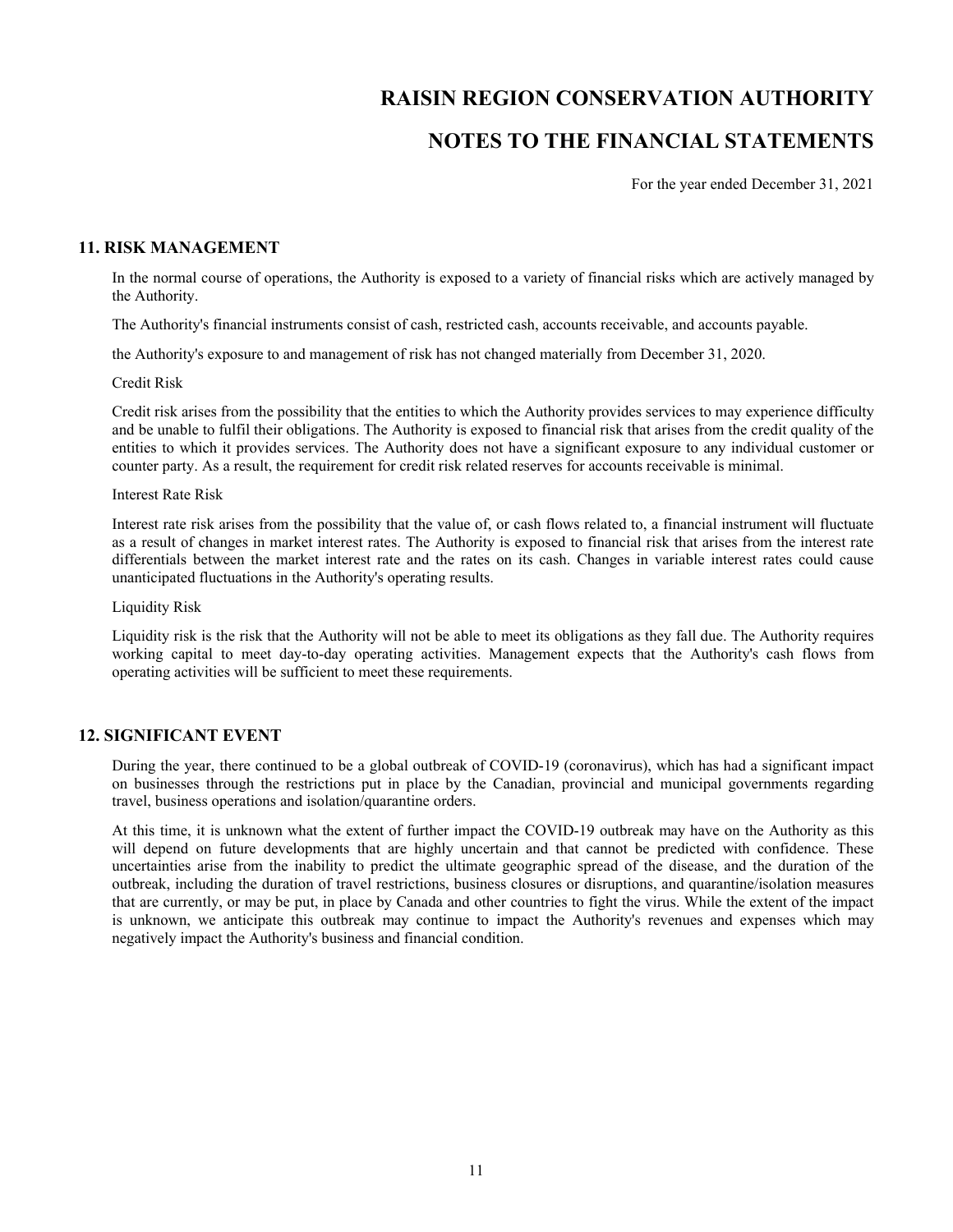## **TANGIBLE CAPITAL ASSETS**

**Schedule 1**

As at December 31, 2021

|                                                                                         |    |                     |    |                     | <b>Flood Control</b>      | <b>Office</b>    | <b>Machinery</b> and         |          |                          | Leasehold           | <b>Total</b>                     | Total                       |
|-----------------------------------------------------------------------------------------|----|---------------------|----|---------------------|---------------------------|------------------|------------------------------|----------|--------------------------|---------------------|----------------------------------|-----------------------------|
|                                                                                         |    | Land                |    | <b>Buildings</b>    | <b>Structures</b>         | Equipment        | Equipment                    | Vehicles |                          | Improvements        | 2021                             | 2020                        |
| Cost                                                                                    |    |                     |    |                     |                           |                  |                              |          |                          |                     |                                  |                             |
| Balance, beginning of year<br>Additions during the year<br>Disposals during the year    | S. | 6,687,634<br>65,897 |    | 2,094,778           | \$15,856,684 \$<br>28,350 | 221,157 \$<br>Ξ. | 334,465 \$<br>$\blacksquare$ |          | 74,761 \$<br>8,725       | 2,269,597<br>79,446 | \$27,539,076<br>173,693<br>8,725 | 27,459,578<br>79,998<br>500 |
| Balance, end of year                                                                    |    | 6,753,531           |    | 2,094,778           | 15,885,034                | 221,157          | 334,465                      |          | 66,036                   | 2,349,043           | 27,704,044                       | 27,539,076                  |
| <b>Accumulated Amortization</b>                                                         |    |                     |    |                     |                           |                  |                              |          |                          |                     |                                  |                             |
| Balance, beginning of year<br>Amortization during the year<br>Amortization on disposals |    |                     |    | 1,110,999<br>42,419 | 3,426,869<br>162,330      | 203,769<br>4,347 | 309,523<br>8,129             |          | 67,410<br>2,450<br>8,725 | 756,208<br>57,733   | 5,874,778<br>277,408<br>8,725    | 5,599,453<br>275,825<br>500 |
| Balance, end of year                                                                    |    |                     |    | 1,153,418           | 3,589,199                 | 208,116          | 317,652                      |          | 61,135                   | 813,941             | 6,143,461                        | 5,874,778                   |
| Net book value                                                                          |    |                     |    |                     |                           |                  |                              |          |                          |                     |                                  |                             |
| December 31, 2020                                                                       |    | 6,687,634           | S. | 983,779             | \$12,429,815              | 17,388 \$        | 24,942 \$                    |          | 7,351 \$                 | 1,513,389           | \$21,664,298                     |                             |
| December 31, 2021                                                                       |    | 6,753,531           | S  | 941,360             | $$12,295,835$ \$          | 13,041 \$        | 16,813 \$                    |          | 4,901 \$                 | 1,535,102           | \$21,560,583                     |                             |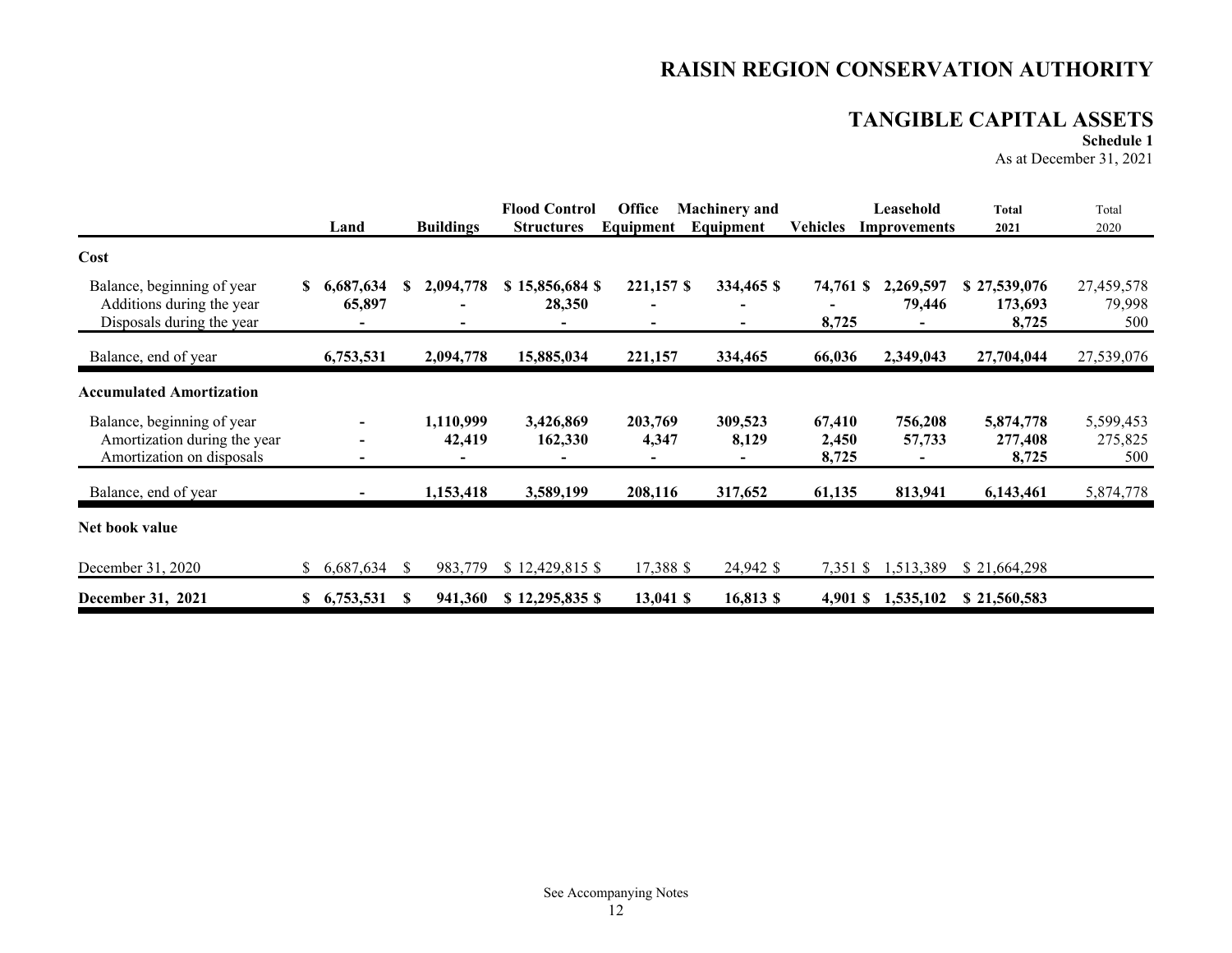## **ACCUMULATED SURPLUS**

**Schedule 2**

|                                               | 2021         | 2020         |
|-----------------------------------------------|--------------|--------------|
| <b>Deficits</b><br>Operating surplus (Note 7) | \$           | \$           |
| Employee post-retirement benefits (Note 5)    | (82, 328)    | (105,316)    |
| <b>Total deficits</b>                         | (82, 328)    | (105,316)    |
| <b>Reserves</b>                               |              |              |
| Working capital                               | 125,000      | 125,000      |
| Operating                                     | 339,743      | 323,471      |
| Equipment                                     | 79,661       | 79,661       |
| Charlottenburgh Park                          | 189,734      | 212,986      |
| Gray's Creek Marina                           | 78,602       | 110,778      |
| Long Sault Water Diversion                    | 10,741       | 9,804        |
| St. Andrews Dyke                              | 4,530        | 4,832        |
| Gray's Creek Conservation Area                | (3,600)      | 5,439        |
| Garry River system                            | 24,955       | 23,130       |
| Fly Creek pumping station                     | 219,064      | 161,427      |
| River clean up                                | 10,478       | 10,478       |
| Gambhir forest                                | 40,700       | 50,200       |
| <b>Total reserves</b>                         | 1,119,608    | 1,117,206    |
| Equity in tangible capital assets             |              |              |
| Tangible capital assets                       | 21,560,583   | 21,664,298   |
| <b>ACCUMULATED SURPLUS</b>                    | \$22,597,863 | \$22,676,188 |